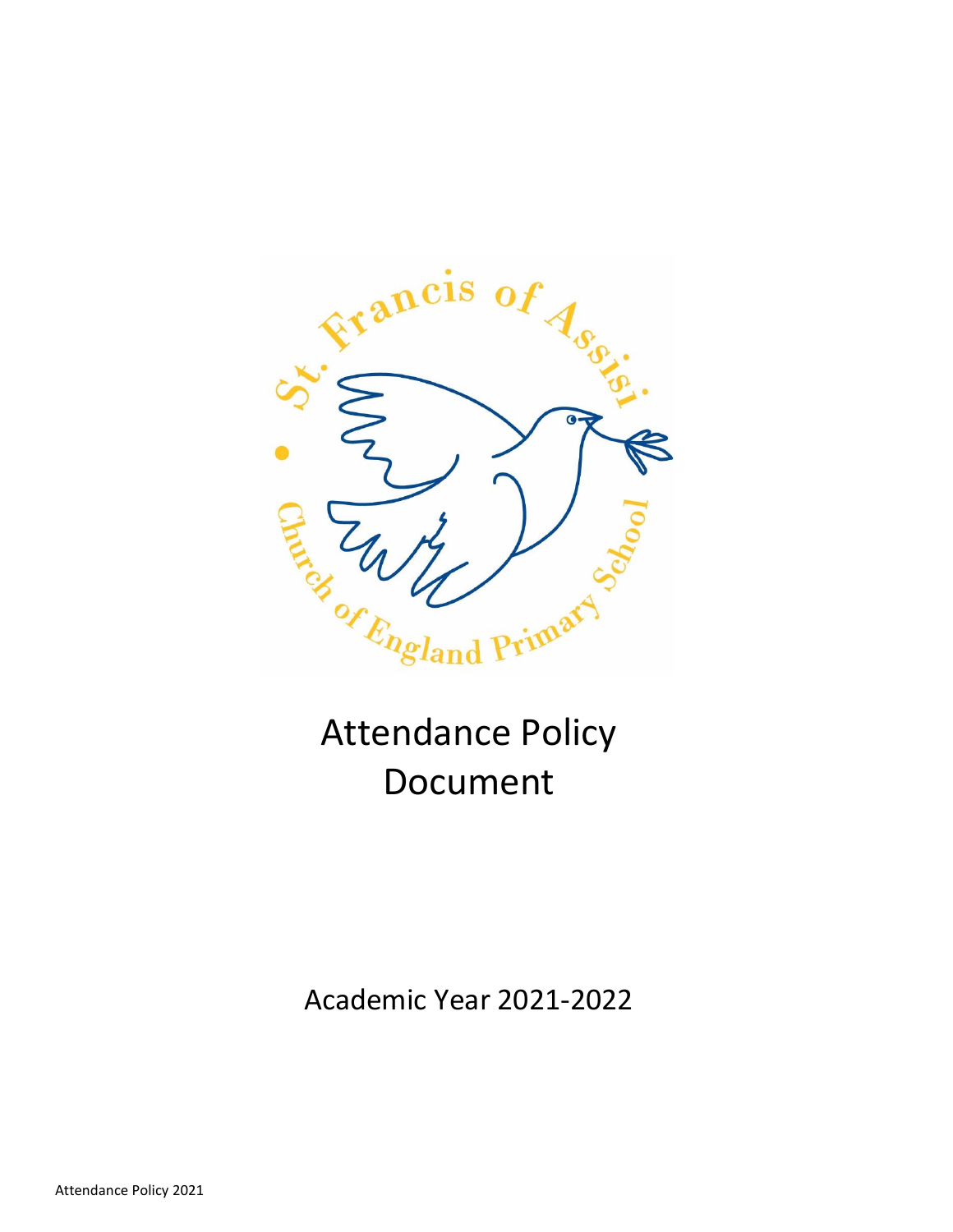#### **Policy Aims**

We believe that all pupils benefit from regular school attendance which cannot be overestimated. Regular attendance is vital to a good education. Securing it must therefore be a high priority of the school, governors, parents and pupils themselves. By failing to attend school regularly, pupils lessen the impact of the education provided for them. Pupils' absence may seriously disrupt the continuity of teaching and learning for themselves and others. Any problems hindering full attendance need to be identified and acted upon as quickly as possible. The aim of the school is to facilitate their pupil's regular and sustained attendance at school, thus enabling them to achieve their full academic potential.

To encourage maximum attendance, there must be consistent employment of this policy alongside regular monitoring of each child's attendance.

#### **Rewarding Good Attendance and Punctuality**

We take steps to reward good attendance and punctuality at St Francis of Assisi Church of England Primary School as well as taking appropriate action against parents who fail to secure the regular attendance of their children. Attendance is discussed with the whole school through rewards and incentives which include:

- Punctuality Rewards
- Other Certificates.

Attendance and punctuality is actively promoted to parents and children at St Francis of Assisi Primary School through:

- Head Teacher's newsletters with attendance and punctuality stated.
- Other letters to parents/carers.
- Discussions with children on an individual basis and as a whole school celebration each term.

## **SCHOOL ATTENDANCE – THE STATUTORY FRAMEWORK**

All pupils of statutory school age who are registered at a school must attend regularly, in line with the relevant legislation (Education (Pupil Registration) (England) Regulations2013).

#### **Further information is available at: <https://www.gov.uk/school-attendance-absence>**

Any absence from school can have a detrimental effect on a child's future progress and continuity of learning. Regular absence for such reasons as holidays taken in term time can have a significant impact on achievement.

It is important to note that it is the legal duty of those with parental responsibility to ensure their child's regular attendance at school. By law, parents/carers are required to ensure that their children of compulsory school age, are in receipt of an educations as a registered pupil at a school. Children who are registered at a school are expected to attend regularly and **absence should only occur when a child is unfit to learn or the child is authorised to be absent by the Head Teacher.**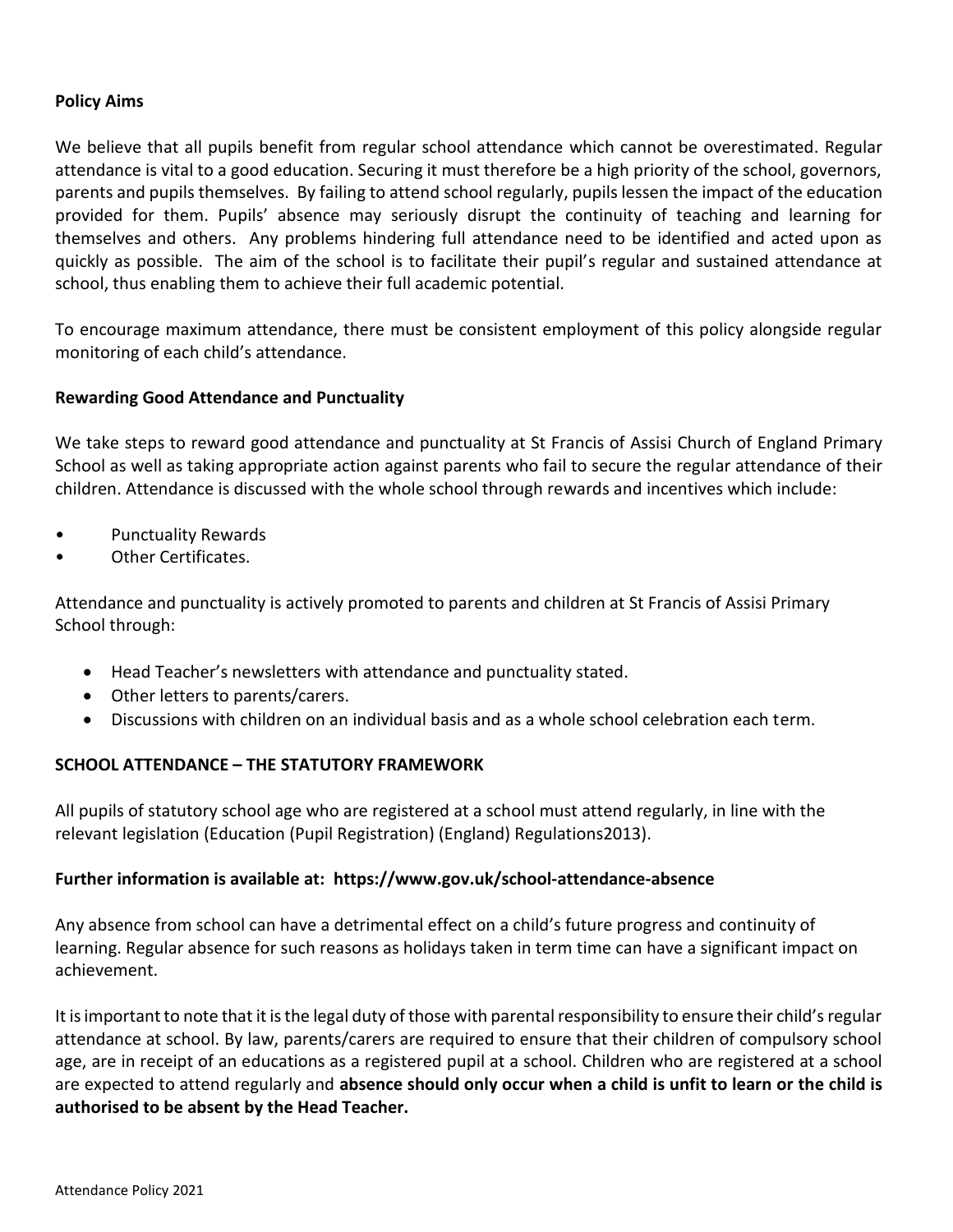Children are expected to attend school for the full 190 days of the academic year, unless there is a valid reason for absence. There are two types of absence:

- Authorised (Where the Head Teacher of the school approves pupil absence)
- Unauthorised (Where the Head Teacher of the school does not approve absence)

#### **REGISTRATION**

There is a legal requirement upon schools to keep an attendance register on which, at the beginning of each morning and afternoon session, pupils are marked present or absent. The Education Regulations 1991 introduced a further requirement that attendance registers must show whether an absence of a pupil of compulsory school age is authorised or unauthorised. This is shown on our computer records.

Staff, pupils and parents should see the taking of the register as an integral part of the day, as was indeed intended in law. Particular attention should be paid to accurate registration and to the preservation and security of registers.

Monitoring and encouraging attendance is an integral part of the School's Head Teacher's role. The Head Teacher has the primary responsibility for monitoring the attendance of pupils in the classes and for contacting home with concerns about attendance and punctuality also ensuring notes explaining absences are collected and maintain an accurate register of attendance. At St Francis of Assisi School, the Head Teacher has overall responsibility; however this is delegated to the School Administrators, employed Education Welfare Officer (Education Welfare Ltd) and class teachers; all of whom have their part to play in being responsible for ensuring attendance is a key priority in their day to day work.

School will ensure the following:

- Regular, efficient and accurate recording of attendance.
	- ➢ This is currently completed at the beginning of each session (morning and afternoon).
	- $\triangleright$  The school uses electronic registers and absence codes are used from this system.
- Early contact with parent/carer when a pupil fails to attend school unless a good reason has already been provided.
	- $\triangleright$  The school office will contact parents/carers if a reason has not been recorded.
- Prompt and confidential action on any identified problems.
	- $\triangleright$  This may be through discussions with the class teacher, school office, the Head Teacher or Education Welfare Ltd
- Measures are taken to promote good attendance.
- First day response actions take place (see below).

We expect parents/carers to ensure:

- Their child attends school.
- They contact school on their child's first day of absence, advising of reasons for absence.
- Their child arrives at school punctually.
- Their child is appropriately dressed and properly equipped for the day.
- They provide the school with three telephone contacts and keep the school updated of any changes to contact details.

We expect that pupils:

- Will attend school regularly.
- Will arrive on time.
- Will be prepared for the demands of that day.

Attendance Policy 2021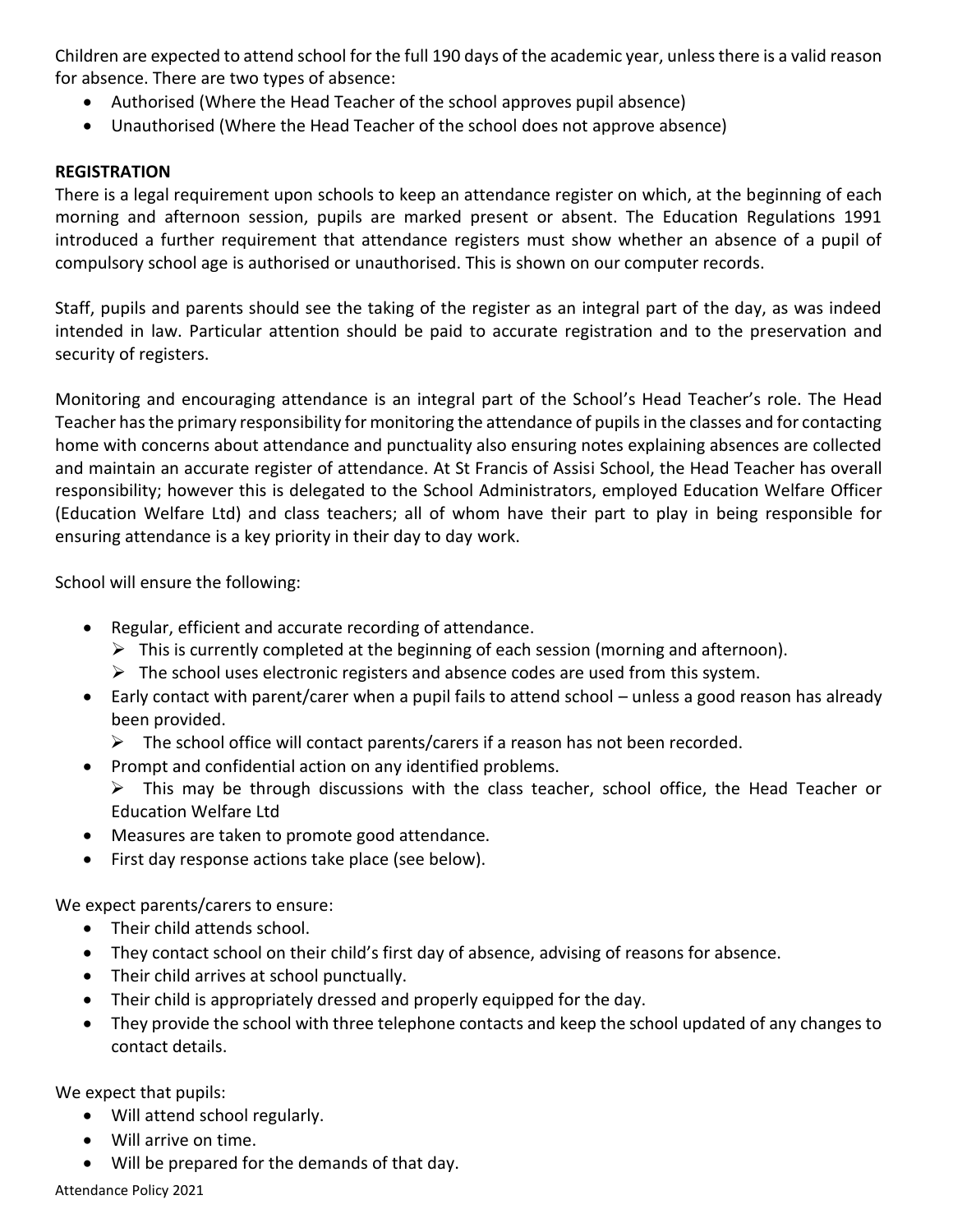• Will inform a member of staff of any problems they are experiencing which may impinge on their ability to attend school and access their education.

In accordance with current legislation, each class in the School has an electronic attendance register. It is School's policy that registers on a morning are to be completed between 9.00am and 9.05am. On an afternoon there are specific times for each year group.

|             | Start time | Register taken        |  |
|-------------|------------|-----------------------|--|
| Reception   | 12.30 pm   | 12.35 pm and 12.40 pm |  |
| Year 1      | 12.45 pm   | 12.45 pm and 12.50 pm |  |
| Year 2      | 12.55 pm   | 1.00 pm and 1.05 pm   |  |
| Year 3 to 6 | $1.15$ pm  | 1.20 pm and 1.25 pm   |  |

Following registration, the register will be closed so the Administration Team and Attendance Officer can access them.

It is our policy to record a late mark (L) for children who arrive at school after class registration has taken place.

Children who arrive at school after 9.25am or 30mins after the afternoon school start time will have a late registration mark recorded (U).

## **Further Absence Information**

#### **Absence Due To Illness**

It is the parent's responsibility to inform school of the reason for a child's absence. We would like to receive notification as soon as the child is absent from school. If a child is absent due to illness, parents/carers should call the school on **each day** of the absence stating a reason by 9.30am. The school will then decide whether to authorise the absence. If authorisation were to be refused, unauthorised reasons will be recorded on the attendance register. We need to receive information when the child returns to school, in the form of a note and any medical evidence such as prescription, appointment card etc. (It is good practice to provide medical evidence for absences where appropriate) Once medical evidence is formally requested by school or Education Welfare Ltd this will be an on-going process.

If contact explaining the child's absence fails to be made by parents/carers then the school will contact the home by telephone call. **If there is no contact, the absence will be deemed unauthorised until contact has been made.**

## **Please ensure school has up to date contact details at all times, this is also a health and safety requirements.**

#### **First Day Response**

If a child is absent from school and the school has not yet received a phone call or other message from the parent/carer, a first day absence call will be made. The school administrator will follow this system:

- Telephone parents' contact numbers or email parents.
- Repeat this during the first morning of absence if no response.
- School administrator and/or Senior member of staff to speak to the parents/carers at home time, if they are in school to pick up other children
- Speak to the parent/carer face to face or by phone the next day and establish reasons for absence and update contact numbers if required.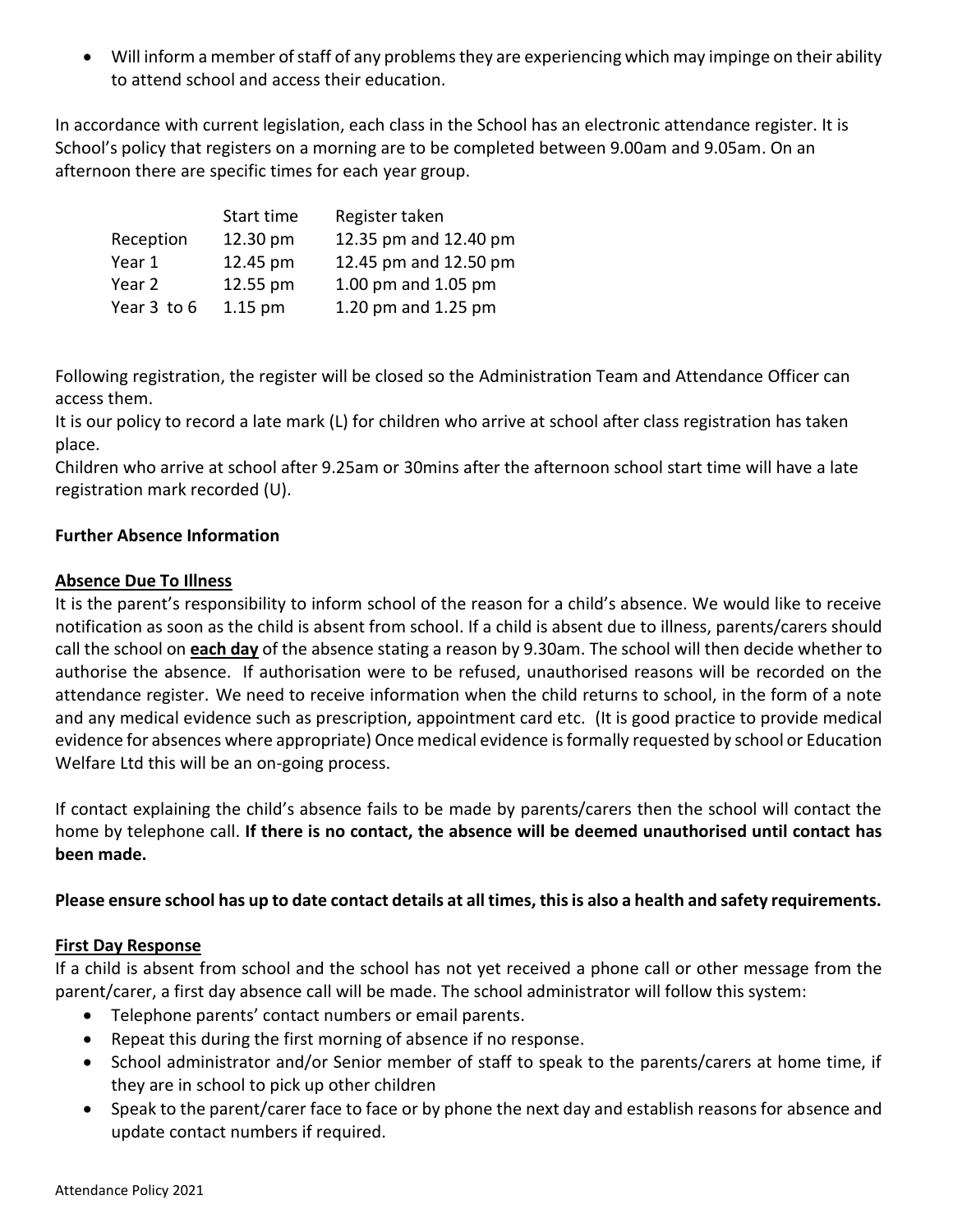- If contact cannot be made by phone call to the parent/carer, all telephone numbers provided by parents will be used to make contact. Failure to make contact to any number provided by a parent/carer will result in a home visit by a member of staff.
- The parent/carer will be asked to provide a reason as to why the child is not in school. If a legitimate reason for absence has not been made within 2 days of the absence then the absence will be recorded as unauthorised.

#### **Medical and Dental Appointments**

Parents/Carers are also requested to endeavour to make any medical appointments outside of school hours wherever possible. Please ensure that your child attends school before and after the appointment. If appointments are allocated during school hours, *and a pupil's attendance is below 90%,* we may request that the medical evidence should be provided – this could include an appointment card or letter from the hospital. **If evidence cannot be provided, the absence may be classed as unauthorised.**

Where concerns continue and/or a pupil has had 10 consecutive days or more of unauthorised absence from school and no contact is made, a referral will be made to the Local Authority Education Welfare Service under Children Missing Education/attendance procedures. Where it is suspected that a pupil may be at risk of Female Genital Mutilation (FGM), sexual exploitation, radicalisation, or is a runaway or young carer, safeguarding procedures will be followed.

Local Authority attendance procedures will be followed in relation to school transfers, exclusions and pupils who are duel registered and attending alternative educational provision.

The Attendance Team will keep all notes and notes of telephone messages and any verbal explanations. These will all be dated.

Where a pupil is present for registration but then has to attend an appointment, the School need take no action beyond the staff in school recording the fact in the Signing out Book for the purpose of emergency evacuation. The pupil although registered is not physically present. Similarly the School must note the presence of a pupil (again for emergency evacuation) who was not there when the register was being taken but returns later from an appointment.

#### **Lateness and Punctuality**

School starts promptly at 8.55 am. It is St Francis of Assisi School's policy to actively discourage late arrival. A pupil arriving late may seriously disrupt not only his or her continuity of learning but also that of others. School gates open at 8.45am. Doors are open from 8.50 am and pupils are expected to be in school by 8.55 am ready to start the school day. Registers are marked between 8.55 am and 9.05 am and children will receive a late mark if they are not in class by this time. At 9.15 am registers are closed. If a child arrives after this time, they will receive a mark in the register to show they are on site, but this will not count as a present mark and **it may be classed as an unauthorised absence.** 

In recognition of local circumstances (such as bad weather), we may keep registers open for a reasonable period. For registration to mean anything at all, a firm line must be taken on late arrivals. To do otherwise undermines the whole purpose of registration and may serve to encourage other pupils to arrive late. Particular attention will be paid to emerging patterns of late arrival.

Where a pupil does arrive late and misses registration, his or her presence on site will still need to be noted. Anyone arriving late **must** report to the office. Office staff and the Attendance Team will be there to challenge the lateness. Office staff will amend the child's presence on the electronic register and in the late book.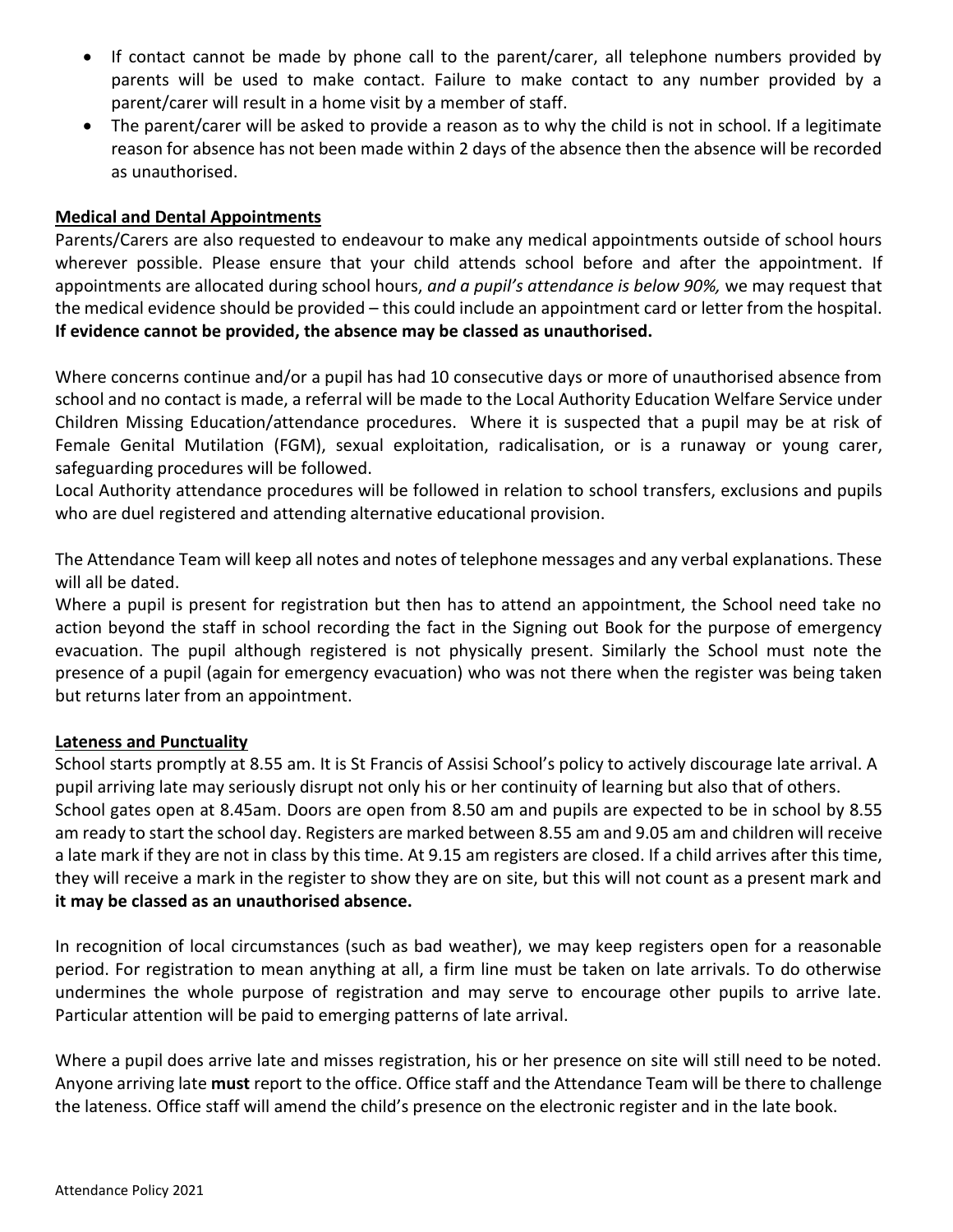In responding to lateness, we will of course need to take account of the individual circumstances of each case. In some instances enquires may reveal that the late arrival stems from difficulties at home or other genuinely unavoidable circumstances. The School's Attendance Officer /paid Education Welfare Officer may need to seek an early meeting with parents of pupils who persistently fail to arrive on time without valid reason whilst keeping the Head Teacher informed. If the parents do not have any valid reason for the child's persistent lateness the School's Attendance Officer/paid Education Welfare Officer will consult with the Local Authority

#### **Leave of Absence during Term Time**

A pupil's absence during term time can seriously disrupt their learning. Not only do they miss the teaching provided on the days they are absent, they are also less prepared for the subsequent lessons on their return to school. There is a consequent risk of underachievement, which the school and parents/carers must seek to avoid.

The Department for Education have made amendments to regulations with regard to school attendance. From 1<sup>st</sup> September 2013, regulations specify that Head Teachers may not grant any leave of absence to pupils during term time unless there are exceptional circumstances.

The legislation makes it clear that parents do not have an automatic right to take their child out of school for holidays in term time.

Since September 2017, we will not grant any leave of absence for pupils during term time unless there are **exceptional circumstances** (see below). **Requests for a leave of absence should be made at least four school weeks prior to the first day of absence and in writing to the Head Teacher using the appropriate request form (Appendix 1) stating the reason in full for and the length of the request with the appropriate evidence. The evidence will be taken into consideration however applicants must be aware that the submission of evidence does not automatically guarantee that the absence will be authorised.** Submission of the request does not guarantee authorisation. **Please note that a family holiday during term time is not classed as exceptional circumstances.**

The Head Teachers may now only grant leave in term time where the circumstances are exceptional. Before deciding whether to authorise leave of absence the Head Teacher will also consider:

- The impact for the students' academic progress
- The pupil's attendance over the academic year.

Examples of exceptional circumstances include:

- Death of parent/carer or sibling of the pupil
- Life threatening illness or critical illness of parent/carer or sibling of the pupil
- Parent/carer recuperation and convalescence from critical illness or surgery (medical evidence may be required)
- Funeral of parent, grandparent or sibling Head Teachers should use their discretion having heard from parents/carers about travel and funeral arrangements and taking into account the distance to be travelled.
- Sudden loss of housing through eviction or domestic violence
- Out of school programmes such as music, arts or sport operating at a high standard of achievement
- Religious observance
- Weddings of parents and siblings

Examples of circumstances **NOT** considered as exceptional include:

- Family holiday during term time
- Family holiday taken in term time due to parental work commitments or costs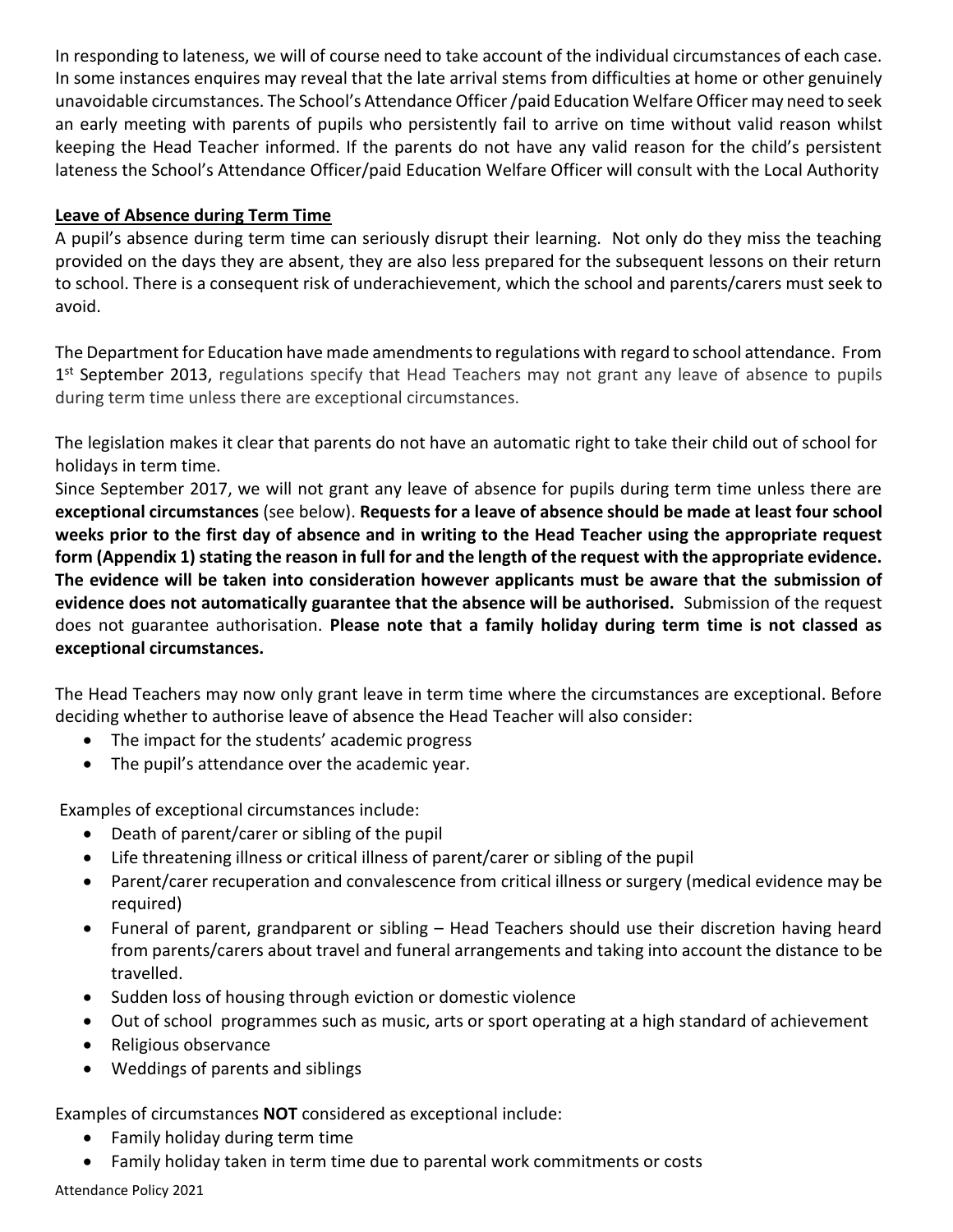- Family holiday for the purpose of visiting a sick relative, excepting where the person is seriously ill (medical evidence may be required)
- Pilgrimages by parents

Family emergencies require careful consideration. It is not always in the best interest of the child, nor appropriate, to miss school for family emergencies that are being dealt with by adult family members. Being at school, friendships and support from staff can provide children with stability and care at difficult times. The routine of school can provide a safe and familiar background at times of uncertainty.

Following receipt of a written request for leave in term time the Head Teacher will then make a decision, on whether the leave can be lawfully authorised and will do so only if there is genuine, exceptional and urgent reasons for a child to be absent during term time.

Parents will be notified of the outcome of the leave of application request in writing - See Appendix 2, 3, 4 or 5 depending on the circumstances.

Late submissions of leave of absence forms and/or leave of absence taken without schools prior knowledge and permission may also be subject to penalty notice procedures.

Pupils who have 20 consecutive school days of unauthorised absence may be at risk of losing their school place.

Further information can be found on Stockton LA website:

<https://www.stockton.gov.uk/children-and-young-people/schools/school-attendance/>

The following documents are for additional information.

<https://www.stockton.gov.uk/media/1958990/attendance-and-absence-management-policy.pdf>

<https://www.stockton.gov.uk/media/1958992/penalty-notice-code-of-conduct.pdf>

[https://www.stockton.gov.uk/media/1958991/guidance-on-exceptional-circumstances-authorised-absence-in-term](https://www.stockton.gov.uk/media/1958991/guidance-on-exceptional-circumstances-authorised-absence-in-term-time.pdf)[time.pdf](https://www.stockton.gov.uk/media/1958991/guidance-on-exceptional-circumstances-authorised-absence-in-term-time.pdf)

For your information, the **penalty is £60 per parent**, **per child** if paid within 21 days of receipt of the notice, rising to £120 per parent, per child if the penalty is paid after 21 days but within 28 days of receipt of the notice. If the penalty is not paid in full by the end of the 28 days, then the local authority must either prosecute under Section 444 of the Education Act 1996 for the offence to which the notice applies or withdraw the notice.

#### **Monitoring Attendance**

#### **Persistent Absence**

A pupil is defined as persistently absent if their attendance falls below 90% regardless of whether it is authorised absence. School, supported by Education Welfare Ltd, monitors attendance on a regular basis and is supported through termly register checks from the Local Authority Attendance Officer.

Monitoring and encouraging attendance is an integral part of the class teacher's role. They have primary responsibility for monitoring the attendance of pupils in the class, for collecting notes explaining absences, and for maintaining an accurate register.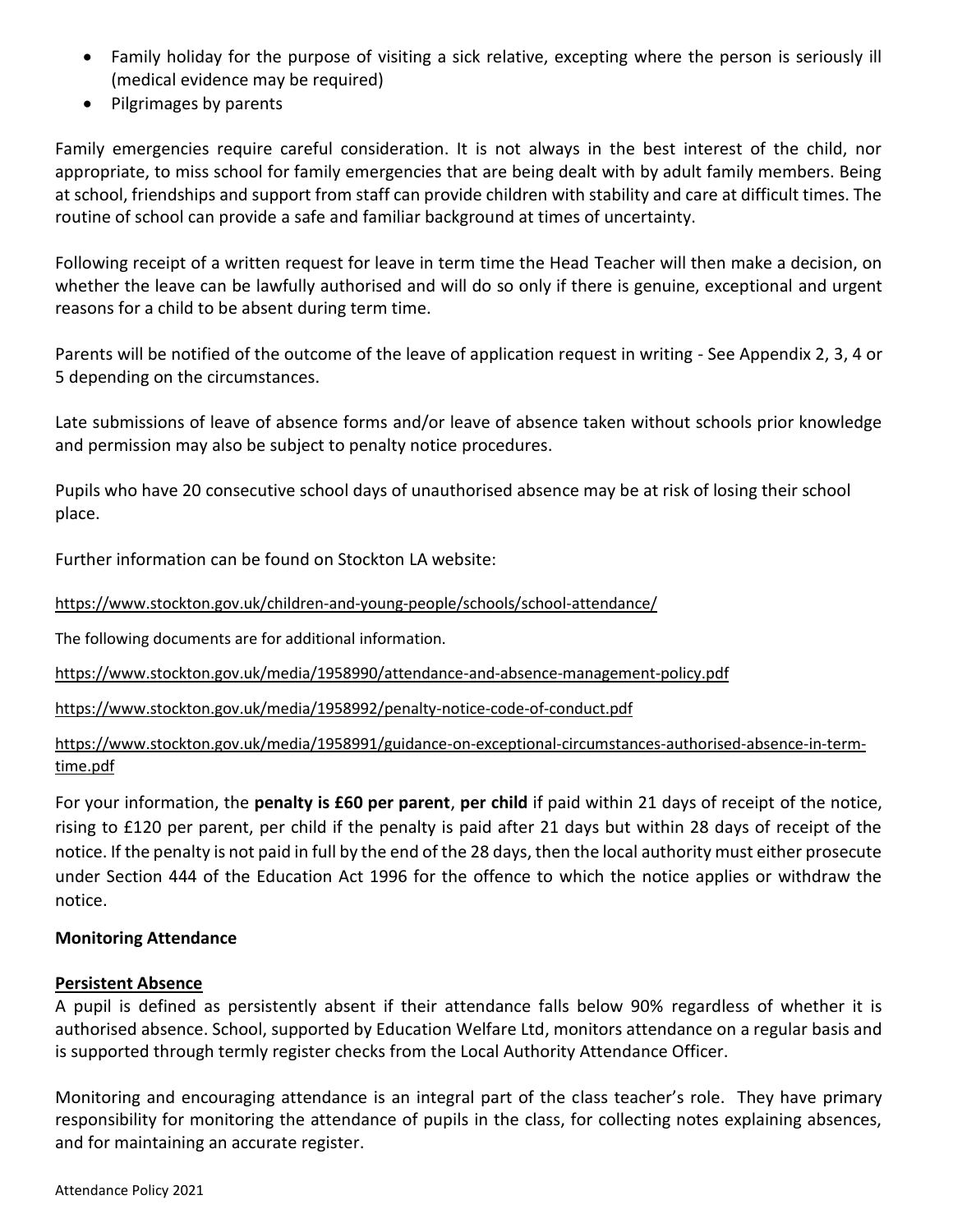Early intervention may include communication with parents/carers, by face-to-face discussions, telephone, or letter.

If the teacher, administrator or Education Welfare Ltd. has concerns about a pupil's attendance, those concerns will be discussed with the Head Teacher who will decide on appropriate action and intervention. This may involve a letter to parents/carers, notifying of punctuality or attendance concerns, further monitoring and arrangements to meet with parents/carers to discuss further. Letters are not within the attendance policy as are bespoke to the individual situation.

A regular review of attendance will continue following this:

- If attendance has improved, this should be recognised by school and there should be no further action.
- If attendance has not improved, then options include inviting the parents/carers into school to further discuss attendance concerns and exploring ways in which support may be offered to bring about change. This may involve a home visit. An Early Help Assessment will be offered to the parents to identify any additional support required.

Further advice and support about monitoring and managing concerns may be sought from the school's Local Authority Attendance Officer who also completes termly register checks.

- If no change has been effected in a pupil's attendance and the absences remain unauthorised, then further interventions will be set up. The Head Teacher, in liaison with Education Welfare Ltd, will prioritise the list of students to be referred.
- Weekly/fortnightly register checks of absentees close to or below an attendance rate of 90% will be carried out following discussions with the Education Welfare Ltd and the LA Attendance Officer.
- Meetings with the Education Welfare Ltd will be held on a regular basis.
- The purpose of the meetings will be to:

Discuss individual pupils who are close to being identified as 'persistent absentees' Discuss and agree upon desired/necessary actions to referrals Report on home visits, outcomes of intervention.

Where attendance continues to be unsatisfactory, the LA Attendance Officer and school, with a view to improving attendance, will undertake a period of more intensive intervention that will result in the legal process being initiated.

Signed: L. Probets Head Teacher

Date: 12.09.21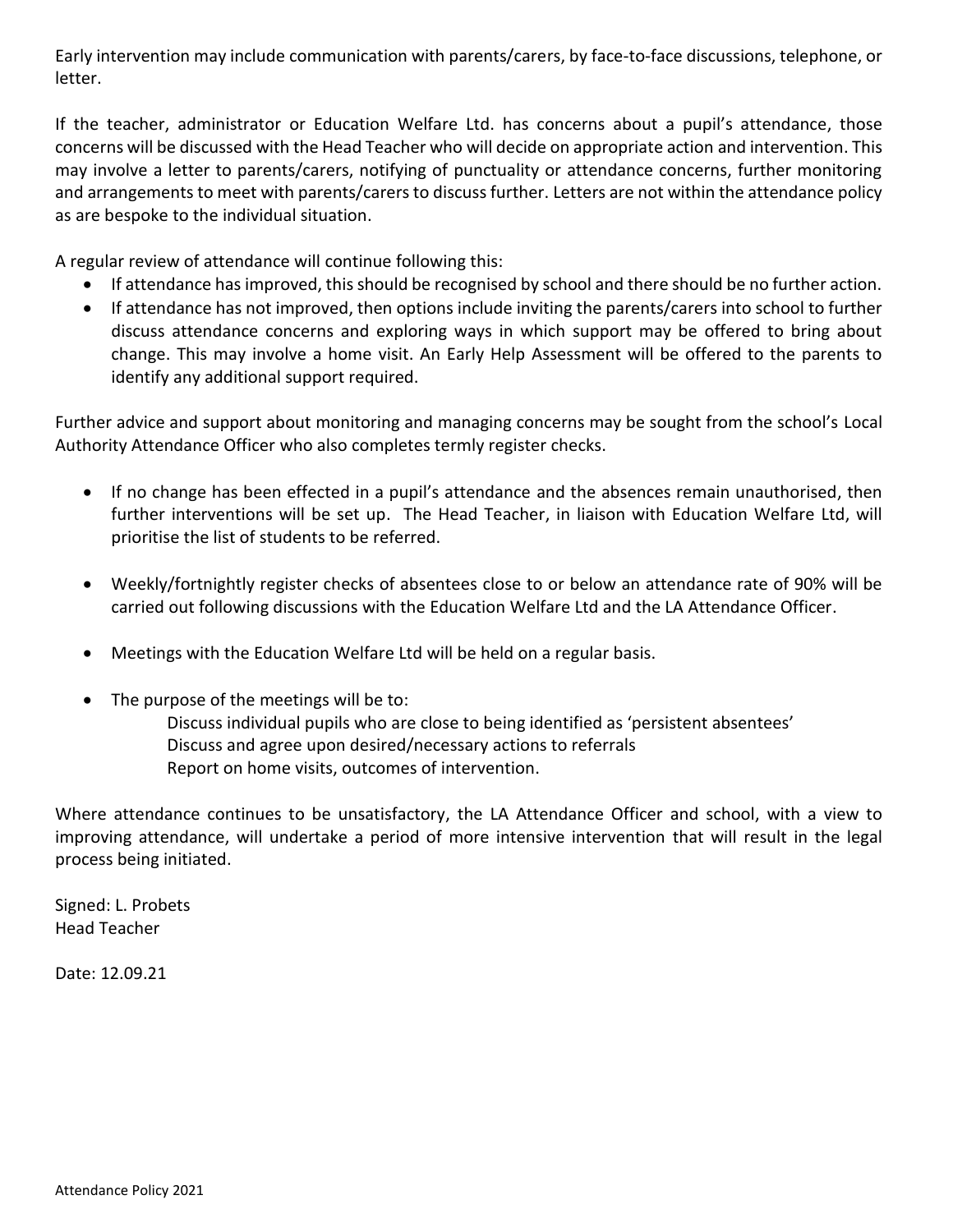

# **PUPIL LEAVE OF ABSENCE DURING TERM TIME**

Dear Parent/Carer

I understand that you have requested a pupil Leave of Absence Form to apply for a holiday. The form you need to complete is outlined on the reverse of this letter. Before completing the form, I would like to draw your attention to the details below regarding pupil absence during term time.

The Government recognises the importance of your child attending school for every session available to them and not taking time off during the school year for holidays. We are therefore asking you as parents/carers to avoid taking your child out of school during the holiday periods.

The Government has introduced **PENALTY NOTICES** for Local Authorities to issue to parents who take their children out of school during term time. In line with Government recommendations, holidays will now only be authorised in exceptional circumstances and **benefiting from reduced holiday costs outside of the school holidays is not considered an exceptional circumstance.**

Details of **PENALTY NOTICES** are outlined below:

- Penalty Notice payable up to £120 fine.
- Prosecution under Section 444 (1) Education act 1996, where if convicted you may be fined up to **£1,000.**
- Prosecution under section 444(1a) Education Act 1996 where if convicted you may be fined up to **£2,500 and /or 3 months imprisonment.**

To ensure your child benefits from their full educational entitlement and to avoid getting a PENALTY NOTICE, you should only take holidays during the school's holiday periods which are published well in advance. Thank you for your support

Mrs Louise Probets Head Teacher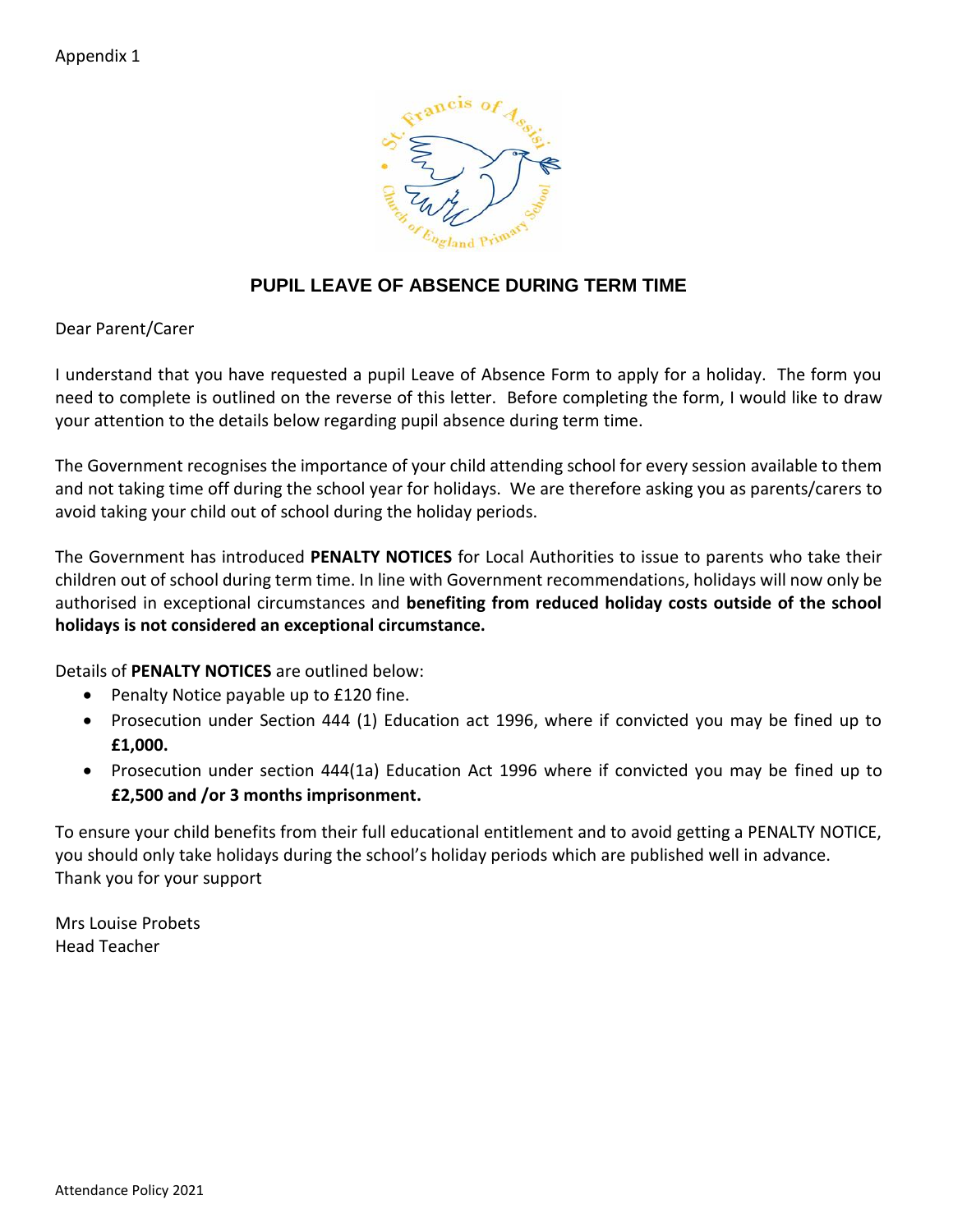| <b>REQUEST FOR LEAVE OF ABSENCE</b>                                                                           |                                 |                                  |             |  |  |
|---------------------------------------------------------------------------------------------------------------|---------------------------------|----------------------------------|-------------|--|--|
| 2 week's leave of absence in term time reduces your child's attendance to 95% over a year.                    |                                 |                                  |             |  |  |
| This reduces your child's attendance to below the National average.                                           |                                 |                                  |             |  |  |
| It equates to your child missing a half day per fortnight of their education.                                 |                                 |                                  |             |  |  |
| Pupils are only in school for 190 days each year.                                                             |                                 |                                  |             |  |  |
| There are 175 other days for holidays and other activities.                                                   |                                 |                                  |             |  |  |
| How to use this Form:                                                                                         |                                 |                                  |             |  |  |
| Use for all absences other than sickness absence.                                                             |                                 |                                  |             |  |  |
| Return to the school at least four school weeks before the first date of requested absence.                   |                                 |                                  |             |  |  |
| Use a separate absence form for each absence and for each child.                                              |                                 |                                  |             |  |  |
| Guidance:                                                                                                     |                                 |                                  |             |  |  |
| Head Teacher/Principal may not grant any leave of absence during school term time unless there are            |                                 |                                  |             |  |  |
| exceptional circumstances                                                                                     |                                 |                                  |             |  |  |
| (please note a family holiday during in term time is not exceptional circumstances).                          |                                 |                                  |             |  |  |
| Please refer to; http://www.education.gov.uk/schools/pupilsupport/behaviour/attendance/a00223868/regulations- |                                 |                                  |             |  |  |
| amendments                                                                                                    |                                 |                                  |             |  |  |
| Parent/Guardian to complete this section:                                                                     |                                 |                                  |             |  |  |
| Name of child:                                                                                                |                                 | Class:                           | Year Group: |  |  |
|                                                                                                               |                                 |                                  |             |  |  |
| Is this the 1 <sup>st</sup> request for absence this academic year?                                           |                                 | No $\square$<br>Yes $\Box$       |             |  |  |
| Has a Leave of Absence been requested in previous years?                                                      |                                 | Yes $\Box$                       |             |  |  |
|                                                                                                               |                                 | Please state which Academic Year |             |  |  |
|                                                                                                               |                                 | $No$ $\Box$                      |             |  |  |
| Dates requested: From:                                                                                        |                                 | No of school days requested:     |             |  |  |
| To:                                                                                                           |                                 |                                  |             |  |  |
| Please indicate any other school to which you are applying:                                                   |                                 |                                  |             |  |  |
| Name of Pupil:                                                                                                |                                 |                                  |             |  |  |
| Reason for request:                                                                                           |                                 |                                  |             |  |  |
|                                                                                                               |                                 |                                  |             |  |  |
|                                                                                                               |                                 |                                  |             |  |  |
| Please ensure you have read the information overleaf before signing the form.                                 |                                 |                                  |             |  |  |
| Mother's Name                                                                                                 | <b>Father's Name</b>            |                                  |             |  |  |
| (Please Print).                                                                                               | (Please Print)                  |                                  |             |  |  |
|                                                                                                               |                                 |                                  |             |  |  |
|                                                                                                               |                                 |                                  |             |  |  |
|                                                                                                               |                                 |                                  |             |  |  |
| School Office to complete this section:                                                                       |                                 |                                  |             |  |  |
| <b>Date Application Received</b>                                                                              |                                 |                                  |             |  |  |
|                                                                                                               |                                 |                                  |             |  |  |
| Attendance Percentage for: last academic year 2020/21                                                         |                                 |                                  |             |  |  |
| and academic year 2019/20                                                                                     |                                 |                                  |             |  |  |
|                                                                                                               |                                 |                                  |             |  |  |
| <b>Current Attendance Percentage:</b>                                                                         |                                 |                                  |             |  |  |
| Head Teacher to complete this section:                                                                        |                                 |                                  |             |  |  |
| The request is approved:                                                                                      | Yes $\Box$<br>No $\square$      |                                  |             |  |  |
| Reason:                                                                                                       |                                 |                                  |             |  |  |
|                                                                                                               |                                 |                                  |             |  |  |
| The request is not approved. If the pupil is absent as proposed above it will be                              | <b>Refer for Penalty Notice</b> |                                  |             |  |  |
| unauthorised for the following reason:                                                                        | Yes $\Box$<br>$No$ $\square$    |                                  |             |  |  |
| Reason:                                                                                                       |                                 |                                  |             |  |  |
|                                                                                                               |                                 |                                  |             |  |  |
|                                                                                                               |                                 |                                  |             |  |  |
| Signed:                                                                                                       |                                 |                                  | Date:       |  |  |
|                                                                                                               |                                 |                                  |             |  |  |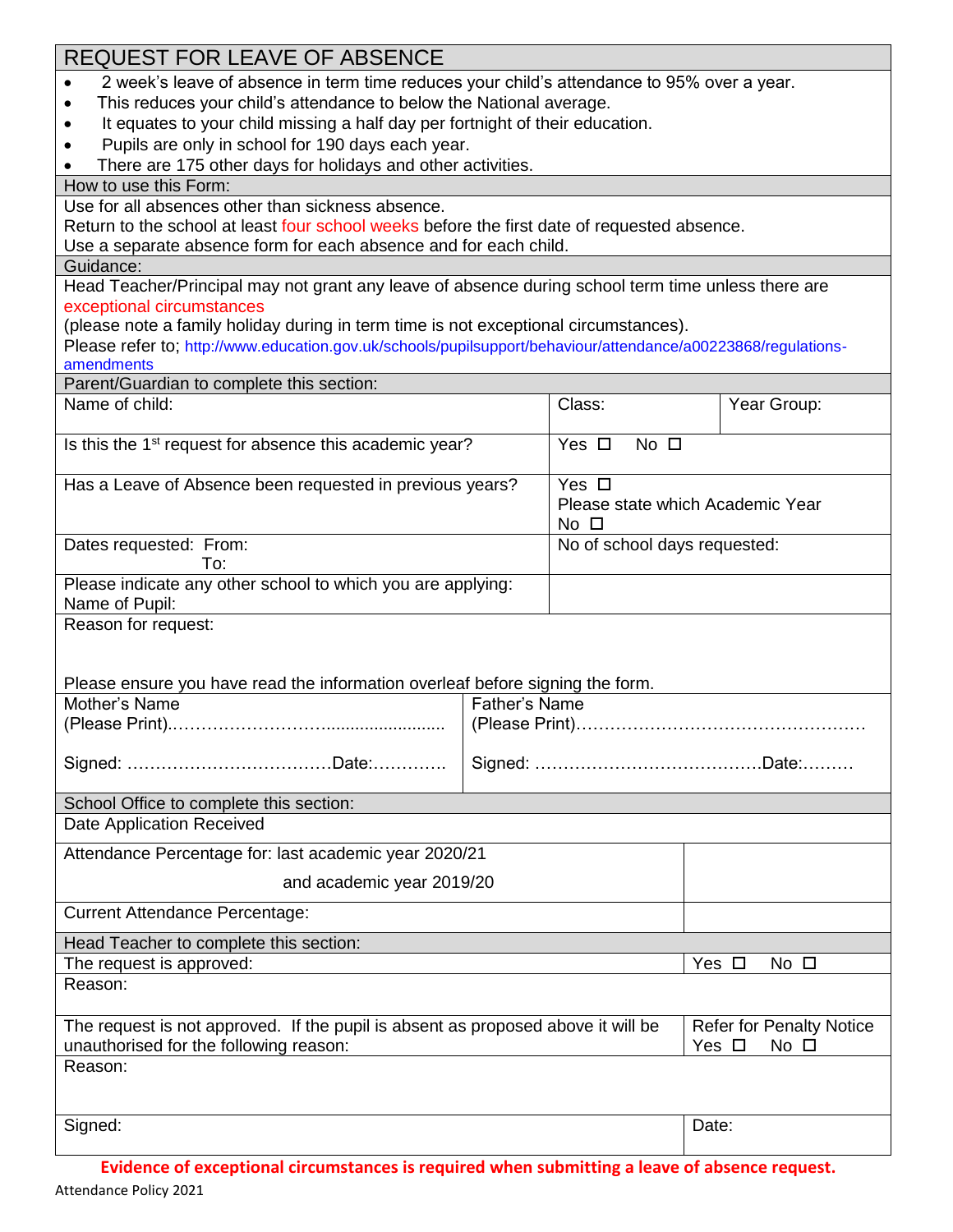

## Letter Regarding Leave of Absence Request- authorised

Date

Dear (Parents full name)

## **Education Act 1996 – School Attendance**

I note your request to take your child (insert name of child), (DOB…….) out of school for a holiday during term time during the dates from ……………to ………………... i.e xx days

The Education (Pupil Registration) (England) (Amendment) Regulations 2013 states that Head teachers may not grant any leave of absence during term time unless;

- an application has been made in advance to the head teacher by a parent with whom the pupil normally lives with; and
- the proprietor (head teacher) or person authorised by the head teacher considers that leave of absence should be granted due to the **exceptional circumstances** relating to that application.

After carefully considering your application I have decided **to authorise** your request for holiday leave as I am satisfied that the exceptional circumstances criteria has been met and in this case there will be no further action.

I ask that you work with the school to ensure that your child attends school every day.

Yours sincerely

Mrs Louise Probets

Head Teacher

Parents address

Address1 Address2

Address3

Postcode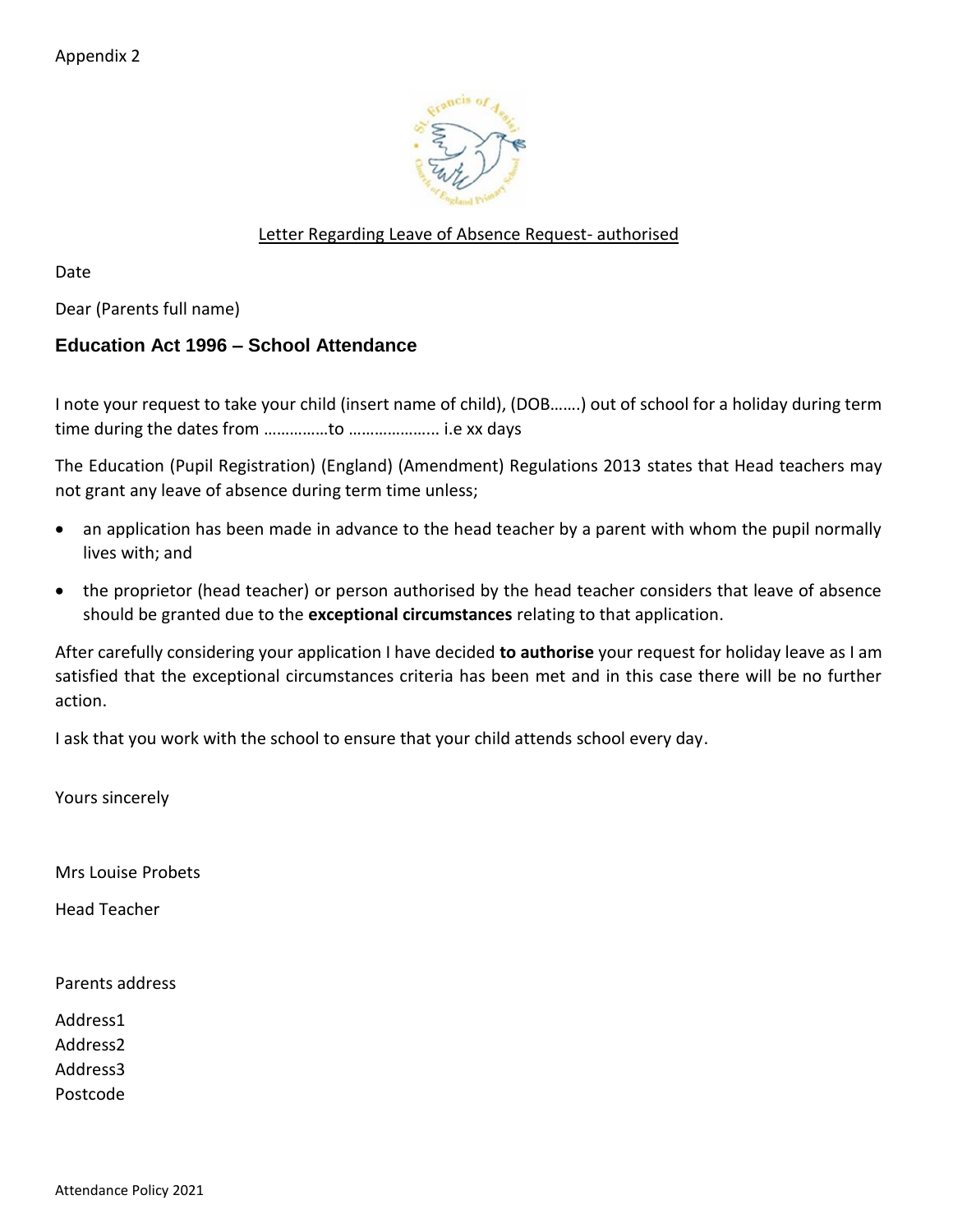

# Letter Regarding Leave of Absence Request (1)

Date

Dear (Parents full name)

## **Education Act 1996 – School Attendance**

I note your request to take your child (insert name of child), (DOB…….) out of school for a holiday during term time during the dates from ……………to ………………... i.e xx days

The Education (Pupil Registration) (England) (Amendment) Regulations 2013 states that Head teachers may not grant any leave of absence during term time unless;

- an application has been made in advance to the head teacher by a parent with whom the pupil normally lives with; and
- the proprietor (head teacher) or person authorised by the head teacher considers that leave of absence should be granted due to the **exceptional circumstances** relating to that application.

After carefully considering your application I have decided **not to authorise** your request for holiday leave as I am not satisfied that the exceptional circumstances criteria has not been met and in this case there will be no further action. If however your child fails to return to school this may result in further action being undertaken.

[Childs name] is expected in school during these dates and any absence will be considered unauthorised absence unless medical evidence is provided to detail otherwise.

I ask that you work with the school to ensure that your child attends school every day.

Yours sincerely

Mrs Louise Probets

Head Teacher

Parents address

Address1

Address2

Address3

Postcode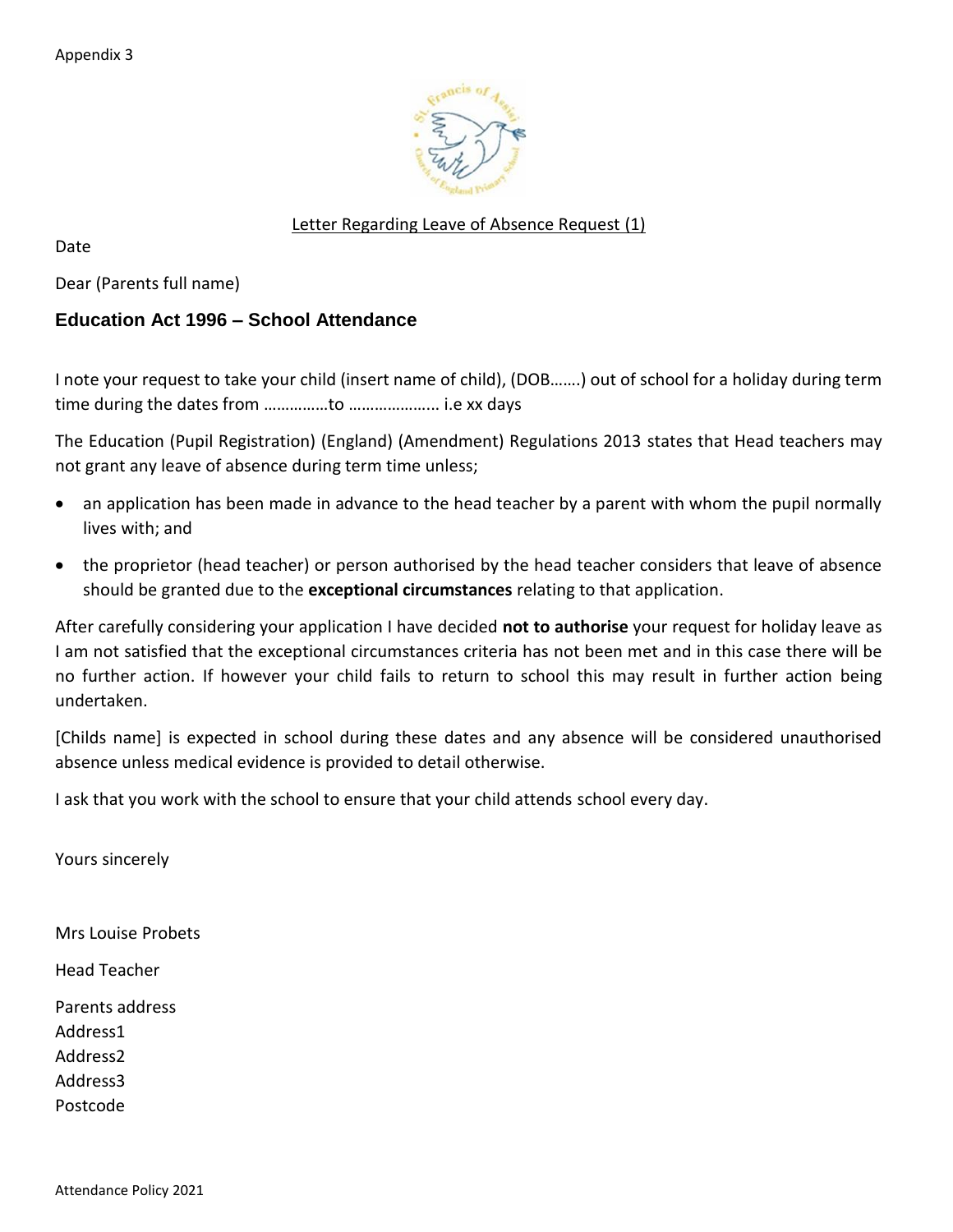Appendix 4



## Letter Regarding Leave of Absence Request (2)

Date

Dear (Parent's full name)

## Education Act 1996 – School Attendance

I note your request to take your child (insert name of child), (DOB…….) out of school for a holiday during term time during the dates……………to ………………...

The Education (Pupil Registration) (England) (Amendment) Regulations 2013 states that head teachers may not grant any leave of absence during term time unless;

• an application has been made in advance to the head teacher by a parent with whom the pupil normally lives with; and

• the proprietor (head teacher) or person authorised by the head teacher considers that leave of absence should be granted due to the exceptional circumstances relating to that application.

After carefully considering your application I have decided not to authorise your request for holiday leave as I am not satisfied that the exceptional circumstances criteria has been met.

[Childs name] is expected in school during these dates and any absence will be considered unauthorised absence unless medical evidence is provided to detail otherwise.

I must warn you that failure to ensure your child's attendance is an offence under Section 444 of the Education Act 1996.

If the reasons given for your child's absence from school are not satisfactory then the Local Authority may take legal proceedings against you for your failure to comply with the law. This may result in:

• A Penalty Notice requiring the payment of a penalty of up to £120, failure to pay the penalty due will result in prosecution before Cleveland Magistrates Court.

• Prosecution under Section 444 (1) Education Act 1996, where if convicted you may be fined up to £1,000.

• Prosecution under Section 444 (1a) Education Act 1996 where if convicted you may be fined up to £2,500 and/or 3 months imprisonment.

I ask that you work with the school to ensure that your child attends school every day.

Yours sincerely

Head teacher